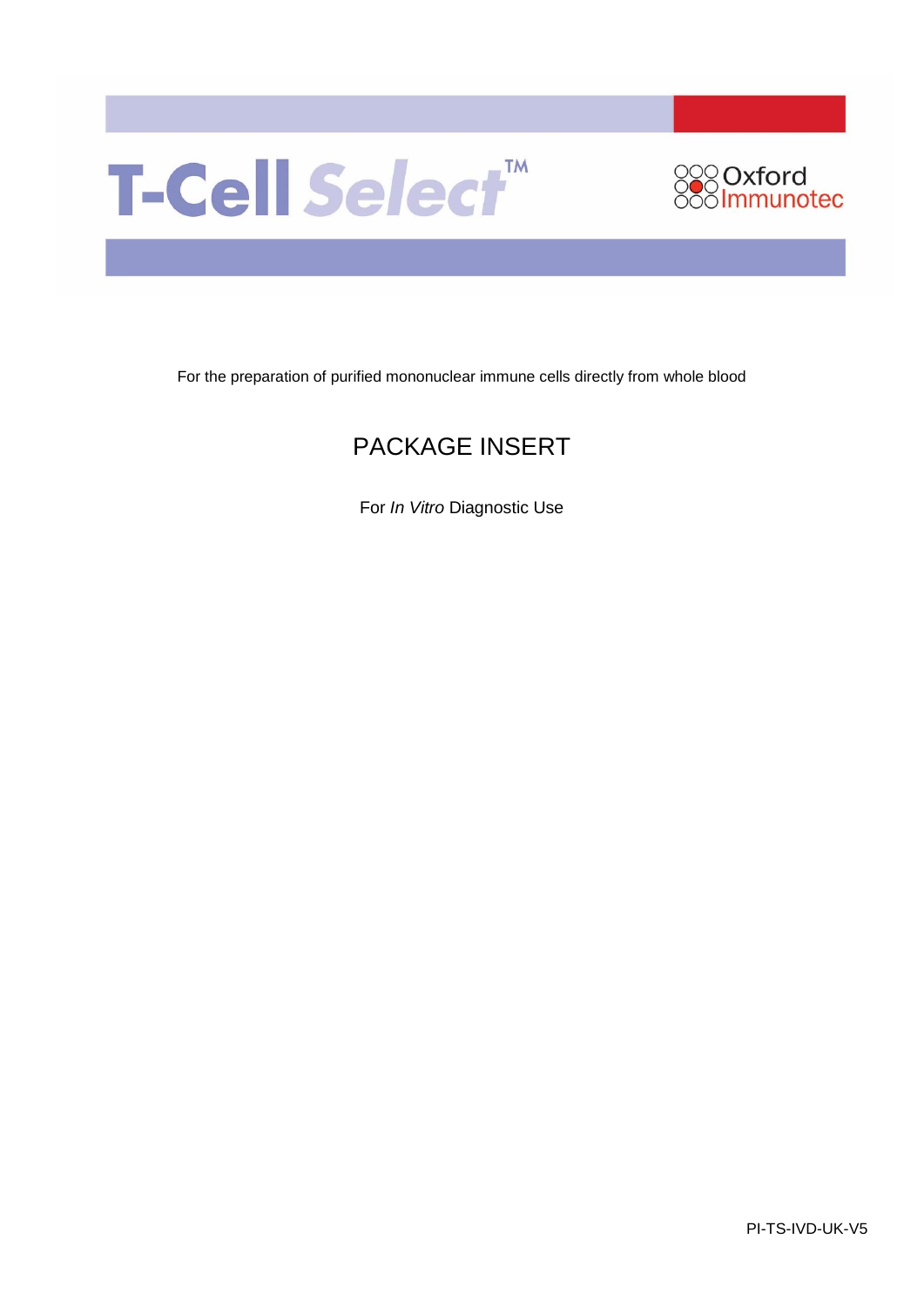#### **Intended Use**

The T-Cell *Select™* kit is intended for the isolation of mononuclear immune cells from whole blood, using positive selection via a magnetic bead-based cell separation system, for use in cell-mediated immune assays.

#### **Introduction**

For cell-mediated immune assays, such as enzyme-linked immunospot (ELISPOT) assays, peripheral blood mononuclear cells (PBMCs) are typically isolated using density gradient centrifugation methods. The T-Cell *Select* kit allows PBMCs to be isolated using positive selection of the mononuclear immune cells with a magnetic bead-based cell separation system. The use of magnetic separation systems enables automation of the cell isolation process, which significantly reduces the hands on time required for sample preparation.

Cells isolated from blood stored for up to 54 hours using T-Cell *Select* kit produce equivalent results to those isolated using density gradient centrifugation and T-Cell *Xtend®* reagent as assessed in the T-SPOT*®*.*TB* test.

#### **Principle of Method**

The use of the T-Cell *Select* kit improves the logistics and workflow of preparing PBMCs for use in ELISPOT assays. The kit contains a proprietary set of reagents consisting of buffer concentrate, antibodies, and superparamagnetic beads. Diluted T-Cell *Select* buffer is added to the whole blood sample to facilitate cell purification and reduce red blood cell contamination, and then antibodies are added which bind to the requisite immune cells in the sample. Addition of superparamagnetic beads results in formation of complexes with the antibodies attached to the immune cells. The magnetic properties of the beads are utilized, with the aid of a suitable, validated magnetic separation system, to isolate the PBMCs from the sample for subsequent use in the ELISPOT assay. Laboratories should validate the positive selection method on their own specific equipment, including appropriate blood volumes and number of cycles that samples are exposed to the magnet.

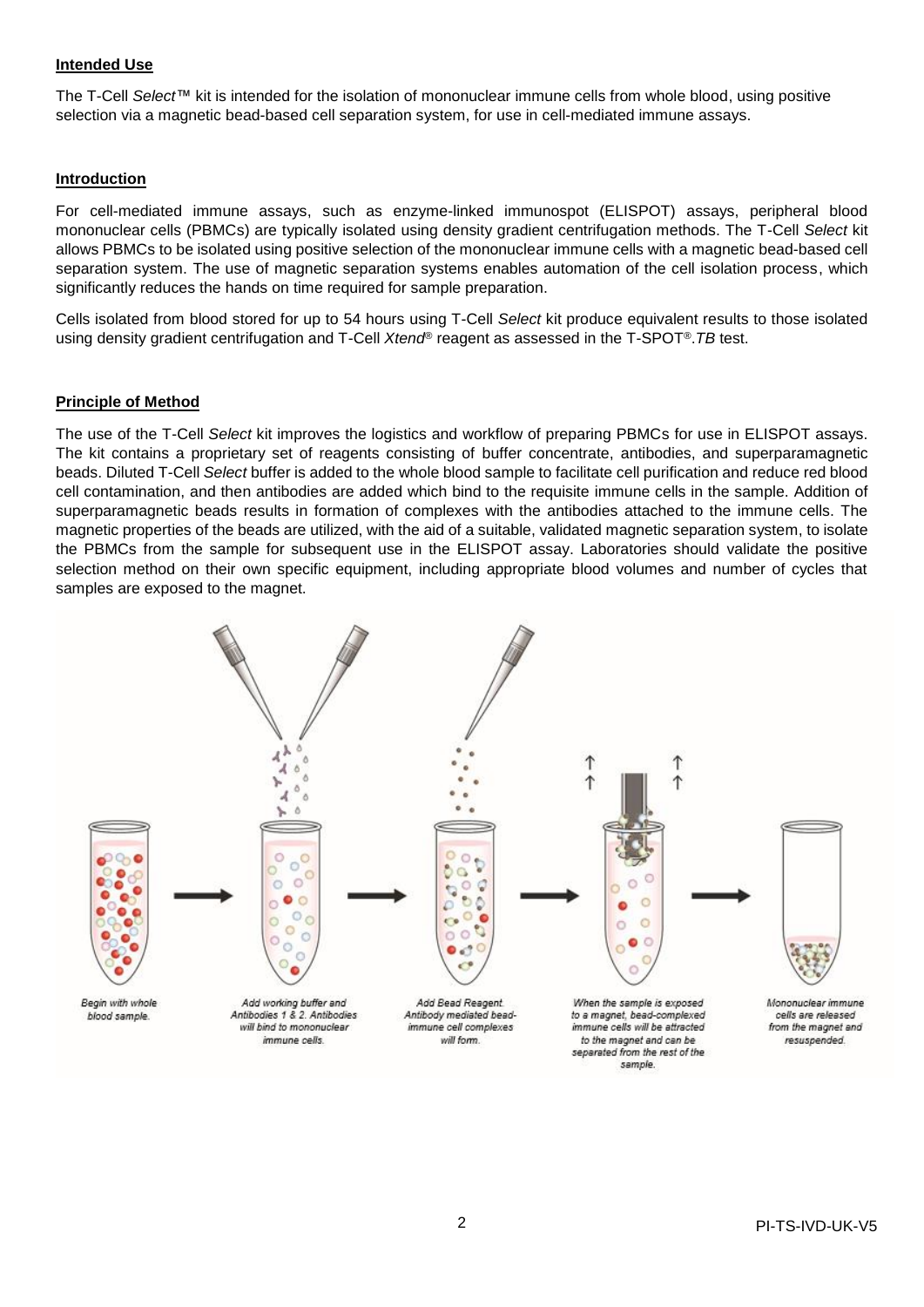## **Warnings and Precautions**

- 1. For *in vitro* diagnostic use only.
- 2. For professional use only; operators must be trained in this procedure.
- 3. Blood samples should be considered potentially hazardous. Care should be taken when handling material of human origin.
- 4. Handling of whole blood samples and assay components, during use, storage and disposal should be in accordance with procedures defined in appropriate national biohazard safety guidelines or regulations.
- 5. Any deviation from recommended procedures for pipetting, washing techniques, incubation times and/or temperatures may influence test results.
- 6. Do not collect blood in EDTA blood collection tubes.
- 7. Do not refrigerate or freeze whole blood samples. Store and transport blood samples to the laboratory between 18 and 25 °C.
- 8. Do not dilute or add other components directly to the T-Cell *Select* reagents beyond the instructions in this package insert.
- 9. Validate any laboratory equipment via the laboratory's protocol before using the T-Cell *Select* kit.
- 10. Only use single-use containers for venous blood specimen collection.
- 11. Do not mix different reagents from different lots in a single patient sample.
- 12. Do not use beyond the expiration date.
- 13. Do not use with a whole blood sample that has been stored for more than 54 hours.
- 14. Use aseptic techniques when using this product.

#### **Materials Provided**

Each box contains:

144 test kit\*

| Reagent                   | Quantity         |
|---------------------------|------------------|
| <b>Buffer Concentrate</b> | $1 \times 50$ mL |
| Antibody 1                | $3 \times 2$ mL  |
| Antibody 2                | $3 \times 2$ mL  |
| <b>Bead Reagent</b>       | $1 \times 10$ mL |

*\*please see Limitations section for an important note on test quantity per kit*

#### **Storage and Stability**

Store unopened kits of T-Cell *Select* at 2 to 8 ˚C until the expiration date shown on the box. Store opened and resealed vials of the T-Cell *Select* reagents at 2 to 8 ˚C, and use within 4 weeks of opening unless this period exceeds the expiration date on the box. Do not mix components between different kit lots.

## **Equipment and Materials Required but not Provided**

- 1. Blood collection tubes; use of lithium or sodium heparin tubes or sodium citrate tubes is recommended.
- 2. Distilled or deionised water.
- 3. Sterile serum free cell culture medium, such as Gibco® AIM-V® Medium.
- 4. RPMI 1640 Medium.
- 5. A magnetic separation system validated by the laboratory for use with positive selection of mononuclear immune cells.
- 6. Tubes or containers compatible with the laboratory's magnetic separation system.
- 7. Pipettes and sterile pipette tips.
- 8. Timer.
- 9. Biosafety Level 2 (BL 2) cabinet (recommended).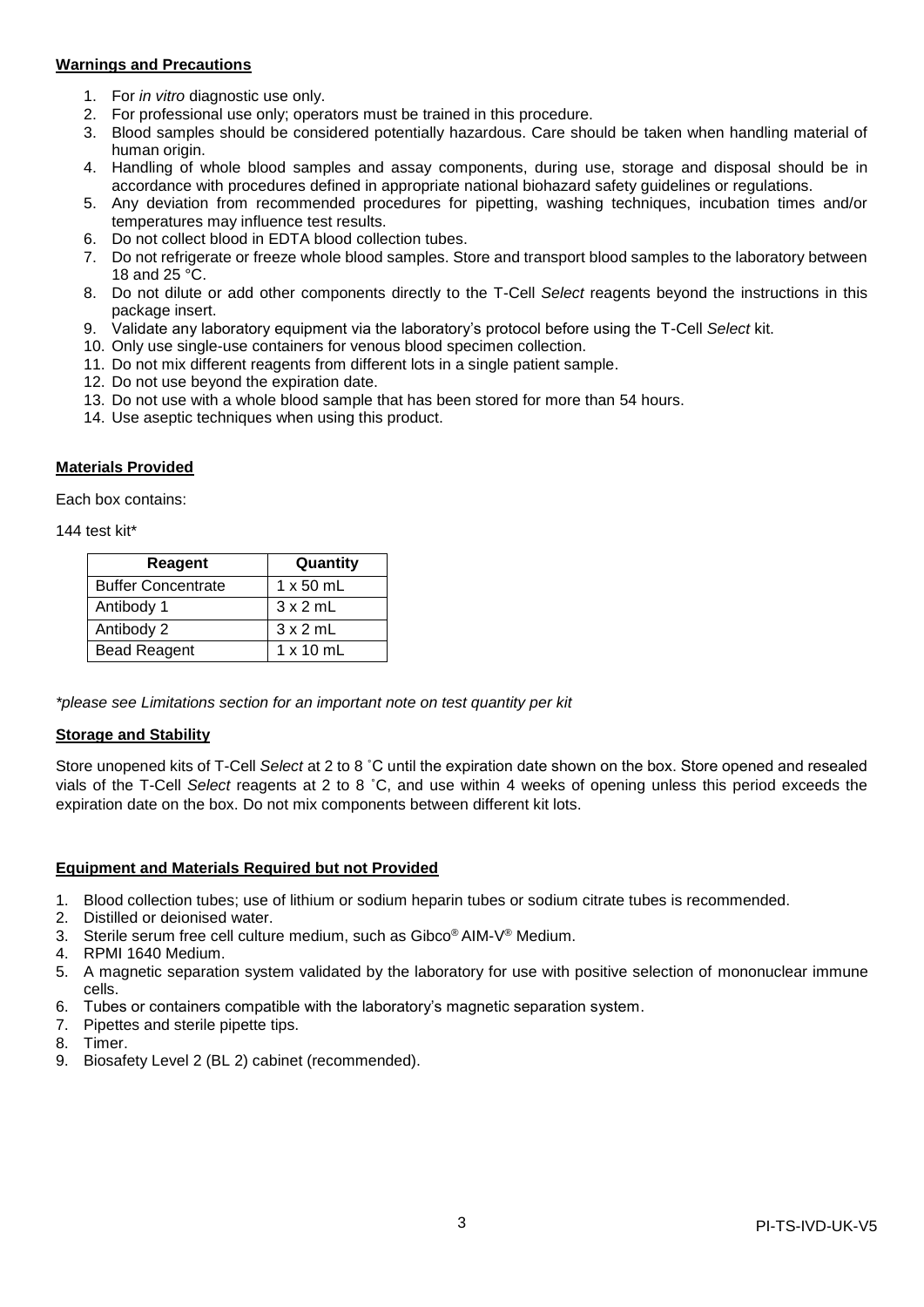# **Procedure**

Notes:

The following steps should be performed using the principles of Good Laboratory Practice.

Ensure all reagents are at room temperature prior to use.

- 1. Thoroughly mix blood sample.
- 2. Aliquot blood into a container compatible with your laboratory's magnetic separation system. Typically 3.5-5 mL of blood per sample is used in order to obtain sufficient numbers of cells for use in ELISPOT procedures.
- 3. Dilute T-Cell *Select* Buffer Concentrate in distilled or deionized water in the ratio 2:3, buffer concentrate:distilled or deionized water.
- 4. Add diluted T-Cell *Select* Buffer to whole blood in the ratio 1:7, buffer:blood.
- 5. Add 10 µL of Antibody 1 per mL of the combined volume of whole blood and buffer.
- 6. Add 10 µL of Antibody 2 per mL of the combined volume of whole blood and buffer.
- 7. Mix sample thoroughly.
- 8. Incubate sample for 15 minutes at room temperature.
- 9. Thoroughly mix the Bead Reagent immediately before use. Add 15 µL of Bead Reagent per mL of the combined volume of whole blood and buffer.
- 10. Mix sample gently.
- 11. Incubate sample for 15 minutes at room temperature mixing at least every 5 minutes.
- 12. Expose sample to a suitable magnet for a minimum of 10 minutes (Note: the incubation time needs to be validated in conjunction with the magnet system used). Antibody-labelled cells will migrate towards the magnet.
- 13. Discard supernatant according to your laboratory procedure while taking care to retain the beads with attached cells that have migrated to the magnet.
- 14. Remove sample from magnetic field.
- 15. Add a volume of RPMI equal to the original volume of whole blood and diluted T Cell *Select* buffer to the remaining cells. Mix to resuspend the sample.
- 16. Expose sample to a suitable magnet for a minimum of 10 minutes (Note: the incubation time needs to be validated in conjunction with the magnet system used). Antibody-labelled cells will migrate towards the magnet.
- 17. Discard supernatant according to your laboratory procedure while taking care to retain the beads with attached cells that have migrated to the magnet.
- 18. Remove sample from magnetic field.
- 19. Thoroughly resuspend the sample in AIM-V medium to achieve a final cell concentration of at least 2.5 x 10<sup>6</sup>/mL. Sample is ready for cell counting and use in ELISPOT procedures (Note: sample may be exposed to magnet for additional cycles before addition of AIM-V medium if more cycles validated with magnet system used).

Note: Individual laboratories should validate their procedures for collection and separation of mononuclear immune cells to obtain sufficient cell numbers. Laboratories must validate their magnetic separation systems and any other equipment used in the cell isolation procedure. It is recommended that:

- A patient's cells can be pooled, if necessary, to obtain sufficient cells from multiple tubes of blood which have been collected and processed within 54 hours.
- Typically, for immunocompetent adults and children over 2 years old, sufficient cells to run cell-mediated immunoassay procedures can be obtained from 3.5 mL whole blood samples.

For children up to 2 years old, one 2 mL paediatric tube should be used.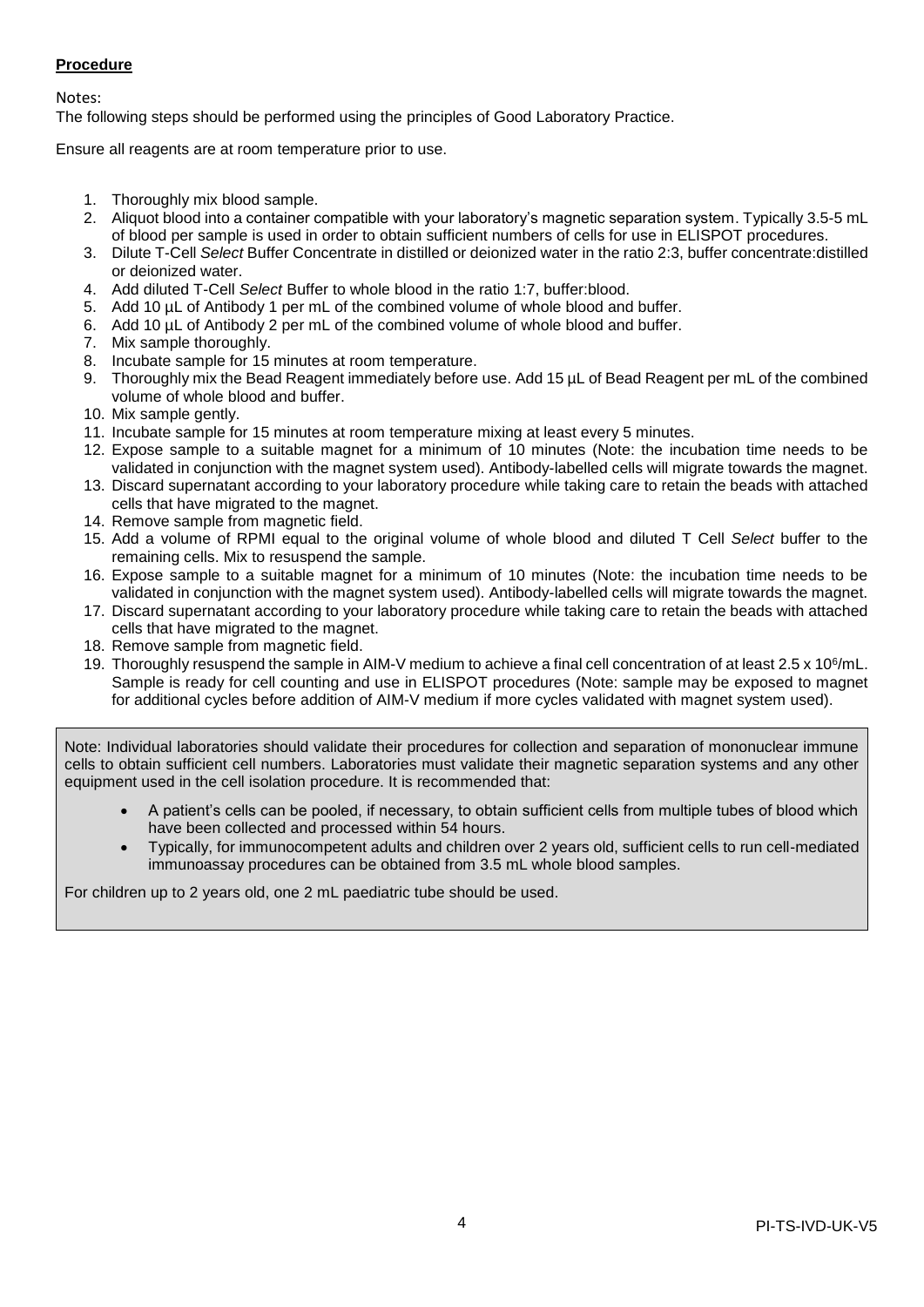# **Limitations**

- 1. Although the T-Cell *Select* kits are indicated for 144 tests, the number of tests each laboratory is able to perform with each kit will differ. Multiple variables affect the amount of reagents that will be needed and thus the number of tests supported by each kit. Such variables may include laboratory equipment used, starting volume of blood, and number of cycles samples are exposed to the magnet.
- 2. The T-Cell *Select* kit is intended for use in the isolation of mononuclear cells from whole blood for use in cellmediated immunoassay procedures. It is not a diagnostic test in itself. Test results should be interpreted in conjunction with the results of the diagnostic assay being utilized.

# **Quality Control**

- In-house testing has shown no significant difference in mononuclear immune cell populations obtained from whole blood with use of the T-Cell *Select* kit compared to density gradient separation methods.
- As part of an individual laboratory's quality control activity, magnetic separation and cell counting methods should be designed and validated to ensure that sufficient mononuclear immune cells can be obtained for the relevant diagnostic assay.
- Relevant positive and negative controls should be included to ensure that the mononuclear cells prepared by magnetic separation deliver the expected performance in the diagnostic assay.

## **Performance Characteristics**

Clinical studies were conducted to demonstrate T-SPOT.*TB* test performance using cells isolated with T-Cell *Select* kit from blood stored for up to 54 hours post venepuncture in both a high and a low endemic setting. Split samples were processed using the T-Cell *Select* kit (0-54 hours storage time) and density gradient centrifugation (0-32 hours storage time).

Overall agreement for the clinical study data between the T-SPOT.*TB* assay between the T-Cell *Select* kit and density gradient separation method was 97% (644/664) [95% CI 95.4-98.2%].

Amongst the small number of discordant results between the methods, it was observed that a number of negative results from samples with cells isolated by the standard density centrifugation method which were positive when using T-Cell Select kits, were subsequently determined to be microbiologically confirmed TB positives (n=6). This indicates that the positive selection cell isolation method may confer improved sensitivity on the T-SPOT.TB assay.